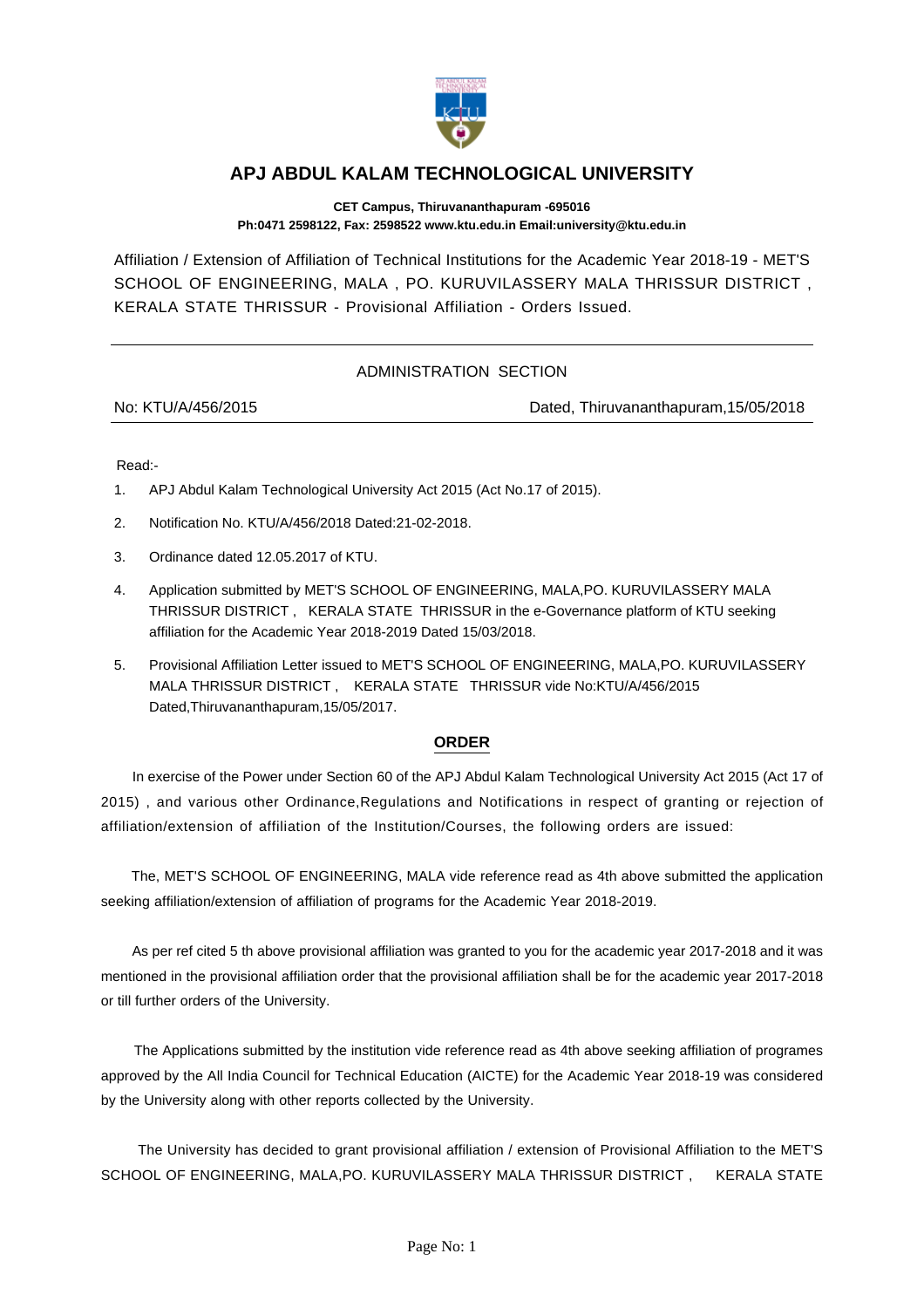THRISSUR for conducting following programs with the approved intake as below for the Academic Year 2018-19.

| No             | Program Type                  | Level | <b>Branch/Stream</b>                                                                   | Approved<br><b>Intake</b> | <b>Full/Part Time</b> | <b>NRI</b> | <b>PIO</b> |
|----------------|-------------------------------|-------|----------------------------------------------------------------------------------------|---------------------------|-----------------------|------------|------------|
| 1              | Engineering and<br>Technology | UG    | <b>ELECTRONICS &amp;</b><br><b>COMMUNICATION ENGG</b>                                  | 90                        | Full Time             | Yes        | No.        |
| $\overline{2}$ | Engineering and<br>Technology | UG    | <b>COMPUTER SCIENCE &amp;</b><br><b>ENGINEERING</b>                                    | 90                        | <b>Full Time</b>      | Yes No     |            |
| 3              | Engineering and<br>Technology | UG    | <b>ELECTRICAL AND</b><br><b>ELECTRONICS ENGINEERING</b>                                | 30                        | <b>Full Time</b>      | Yes No     |            |
| 4              | Engineering and<br>Technology | UG    | <b>MECHANICAL ENGINEERING</b>                                                          | 90                        | <b>Full Time</b>      | Yes No     |            |
| 5              | Engineering and<br>Technology | UG    | <b>CIVIL ENGINEERING</b>                                                               | 60                        | <b>Full Time</b>      | Yes No     |            |
| 6              | Engineering and<br>Technology | PG    | <b>ELECTRONICS AND</b><br><b>COMMUNICATION</b><br>ENGINEERING(VLSI DESIGN)             | 18                        | <b>Full Time</b>      | Yes No     |            |
| 7              | Engineering and<br>Technology | PG    | <b>BIO</b><br>TECHNOLOGY(BIOPROCESS<br>ENGINEERING)                                    | 18                        | Full Time             | Yes No     |            |
| 8              | Engineering and<br>Technology | PG    | <b>COMPUTER SCIENCE AND</b><br>ENGINEERING(COMPUTER<br><b>SCIENCE AND ENGINEERING)</b> | 18                        | Full Time             | Yes No     |            |
| 9              | Engineering and<br>Technology | PG    | <b>COMPUTER SCIENCE AND</b><br>ENGINEERING(CYBER<br>SECURITY)                          | 18                        | Full Time             | Yes No     |            |
| 10             | Engineering and<br>Technology | UG    | <b>BIOTECHNOLOGY</b>                                                                   | 60                        | Full Time             | Yes No     |            |

 The provisional affiliation shall be for the academic year 2018-19 or till further orders of the University and the provisional affiliation granted here is subject to the following conditions.

i. Verification of facts submitted by the institution in the e-Gov platform by the University.

ii. The Institution shall remit the affiliation fee of Rs.1200000.00 by way of online payment through institute portal within 15 days from the date of this Order.

iii. The Institution shall observe the Clause 60 (2) of the Act establishing the APJ Abdul Kalam Technological University, the norms and standards prescribed by the AICTE in the Approval Process Handbook 2018-2019,and the guidelines by the University from time to time and the undertaking / affidavit given by the institution along with